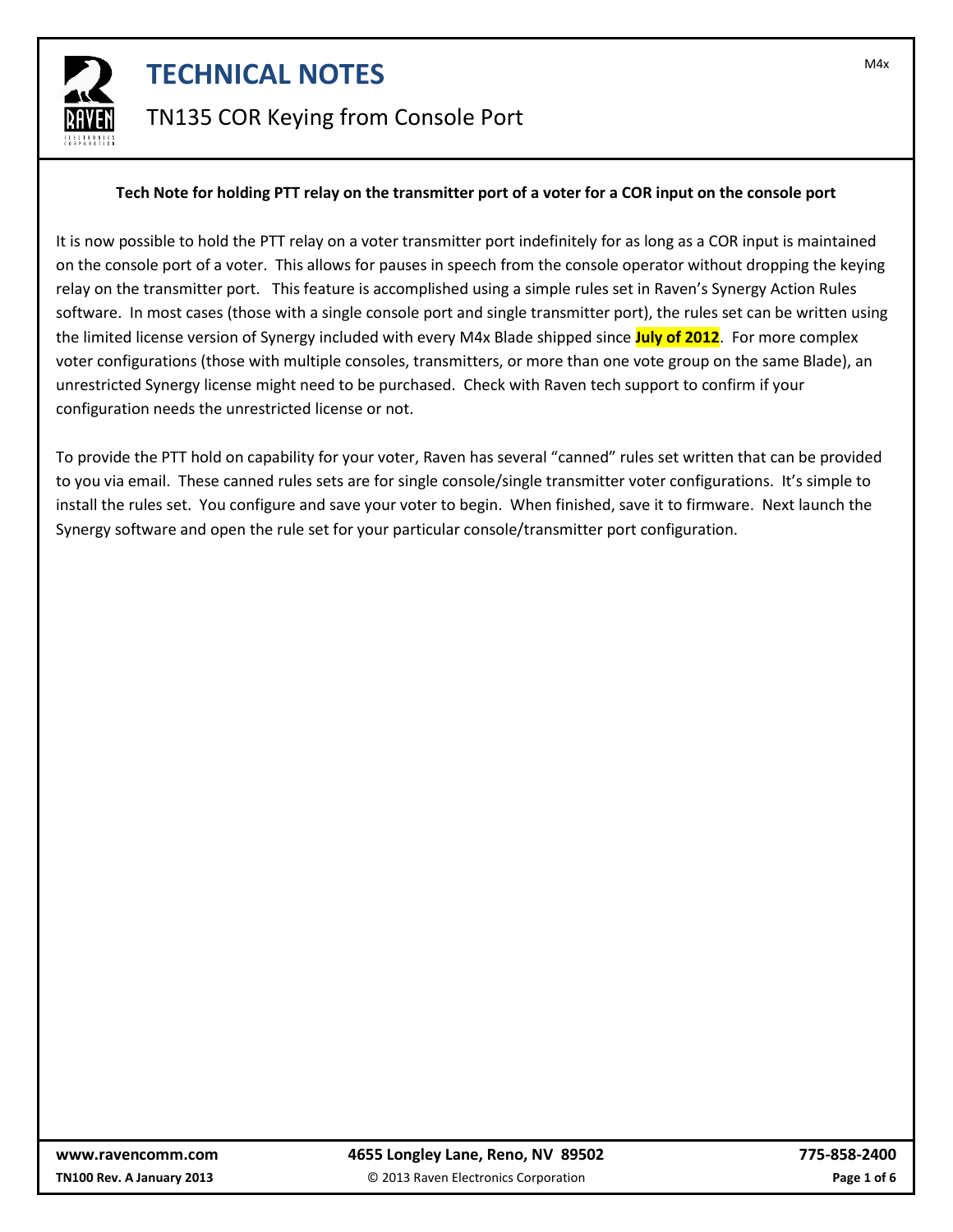

#### TN135 COR Keying from Console Port

You will need to make changes to all four rules to change the console port number. The screen shots below show the rules set for console 8.

Change the console port here. Module 4, port 2 is Blade Port 8. To change it to another port, change these settings as follows:

Blade Port 1: Module 1, Port 1 Blade Port 2: Module 1, Port 2 Blade Port 3: Module 2, Port 1 Blade Port 4: Module 2, Port 2 Blade Port 5: Module 3, Port 1 Blade Port 6: Module 3, Port 2 Blade Port 7: Module 4, Port 1

| <b>SYNE22GY</b><br>M4x Options Help<br>Eile                         | $\Box$<br><b>M4x Action Rules Manager</b><br>⊟                                                                                                                                                      | x                           |
|---------------------------------------------------------------------|-----------------------------------------------------------------------------------------------------------------------------------------------------------------------------------------------------|-----------------------------|
| Rule: 1<br>Description:<br>Resource: 476-150/151 (4W)<br>Conditions | COR on Console Port, Tone in on Console Port<br>Enabled: J<br>Event Type: COR/ELEAD went active<br>Module $\bigvee$ 4<br>Port $\overline{2}$<br>$\blacktriangledown$<br>$\blacktriangledown$<br>Add |                             |
| Actions<br>Action<br>Send Raw Command                               | Resource: Blade<br>Command 1E<br><b>Delete</b><br>Payload Bytes (CSV) 03,3A,C0<br>Add<br>. ECTRO<br>CORPO                                                                                           |                             |
| www.ravencomm.com<br>TN100 Rev. A January 2013                      | Cancel <sup>®</sup><br>Done <sup>O</sup><br>4655 Longley Lane, Reno, NV 89502<br>© 2013 Raven Electronics Corporation                                                                               | 775-858-2400<br>Page 2 of 6 |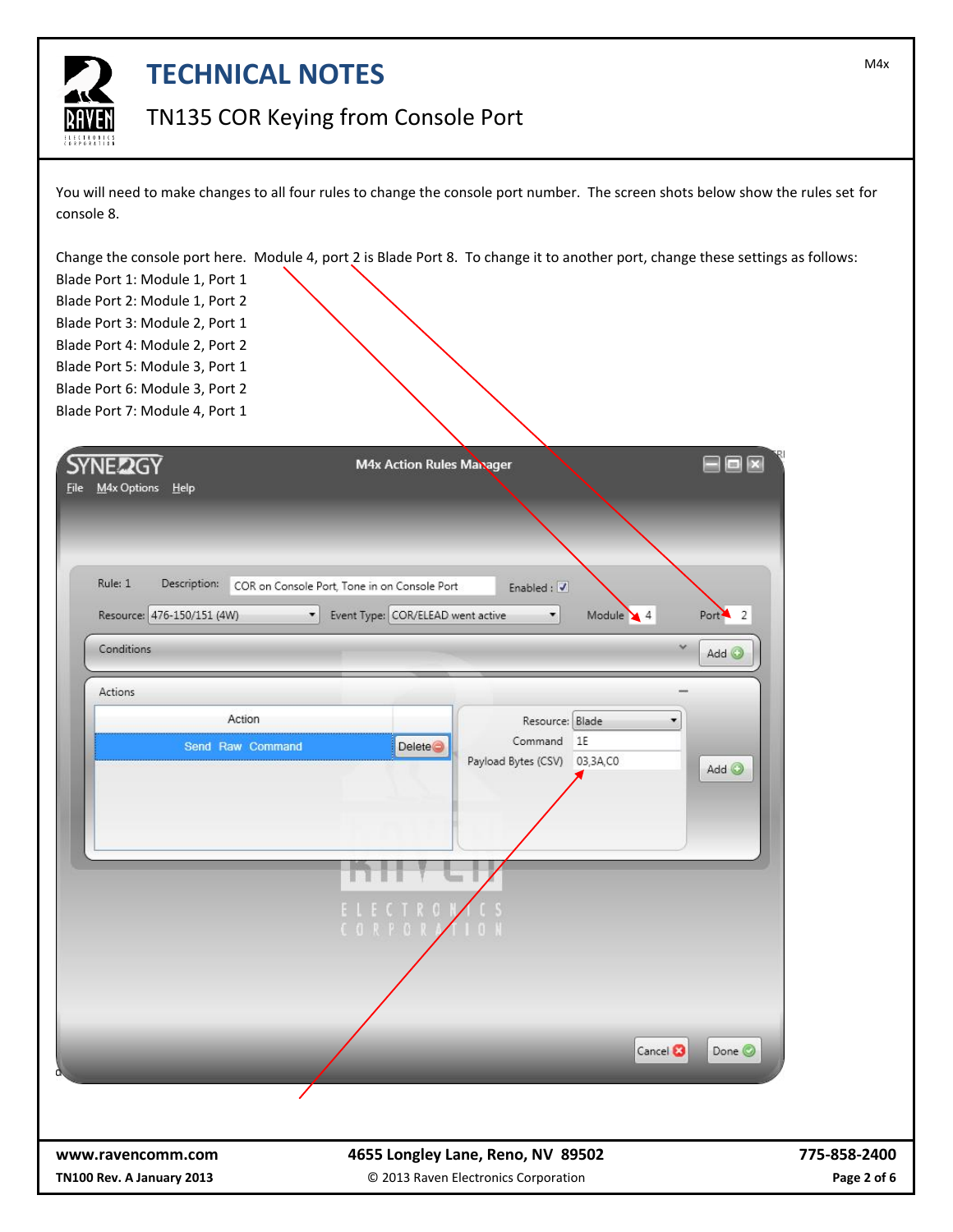

#### TN135 COR Keying from Console Port

You will also need to change this setting if you are changing the console port. Note that 0 is the number zero and not letter O. The Action Raw Command, Resource Blade, and Command 1E do not change. Change just the Payload Bytes as shown on the next page to match the console port.

Blade Port 1: 00,39,C0 Blade Port 2: 00,3A,C0 Blade Port 3: 01,39,C0 Blade Port 4: 01,3A,C0 Blade Port 5: 02,39,C0 Blade Port 6: 02,3A,C0 Blade Port 7: 03,39,C0 Blade Port 8: 03,3A,C0

Change the port here as you did in rule 1. No other changes are needed.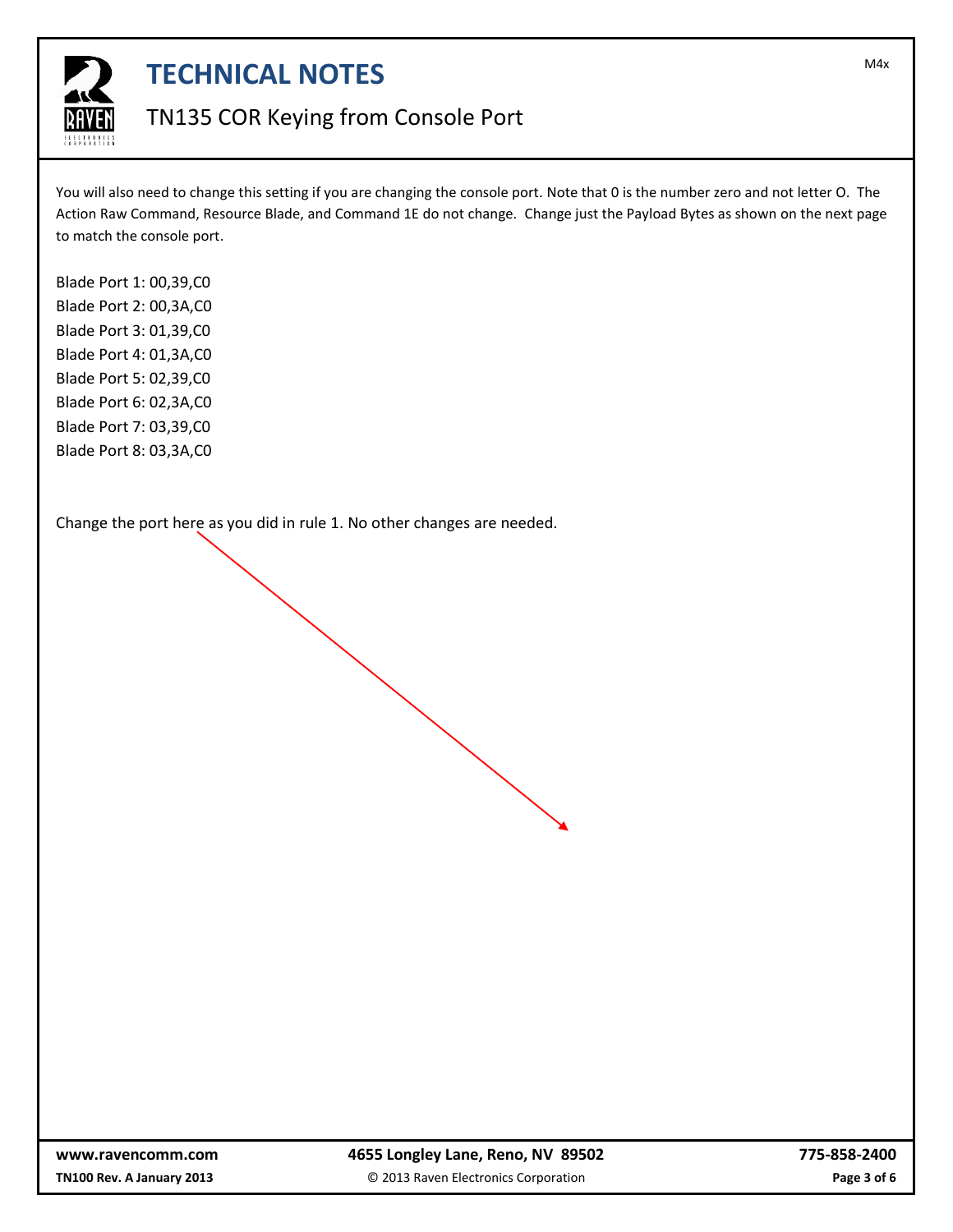

# TN135 COR Keying from Console Port

| <b>SYNE 2GY</b><br>File M4x Options Help       |                                                                                                          | <b>M4x Action Rules Manager</b>                                           |                                                                                                                                                                  | $\Box$ $\times$                     |                             |
|------------------------------------------------|----------------------------------------------------------------------------------------------------------|---------------------------------------------------------------------------|------------------------------------------------------------------------------------------------------------------------------------------------------------------|-------------------------------------|-----------------------------|
| Rule: 2<br>Conditions<br>Actions               | Description:<br>Timer 1<br>Resource: Blade - Start-up<br>Action<br>Send Tone or Tone String<br>Set Timer | V Event Type: On Start<br><b>Delete</b><br><b>Delete</b>                  | Enabled : $\overline{\mathbf{J}}$<br>$N/A$ 0<br>$\blacktriangledown$<br>$\checkmark$<br>Resource: 476-150/151 (4W) ▼<br>Module 4<br>Port 2<br>Tone Macro 3@-30=0 | N/A<br>$\overline{0}$<br>Add<br>Add |                             |
|                                                |                                                                                                          | ELECTRONICS<br>CORPORATION                                                | Cancel <sup>®</sup>                                                                                                                                              | Done <sup>O</sup>                   |                             |
|                                                | Change the port in both places as you did in rule 1. No other changes are needed                         |                                                                           |                                                                                                                                                                  |                                     |                             |
| www.ravencomm.com<br>TN100 Rev. A January 2013 |                                                                                                          | 4655 Longley Lane, Reno, NV 89502<br>© 2013 Raven Electronics Corporation |                                                                                                                                                                  |                                     | 775-858-2400<br>Page 4 of 6 |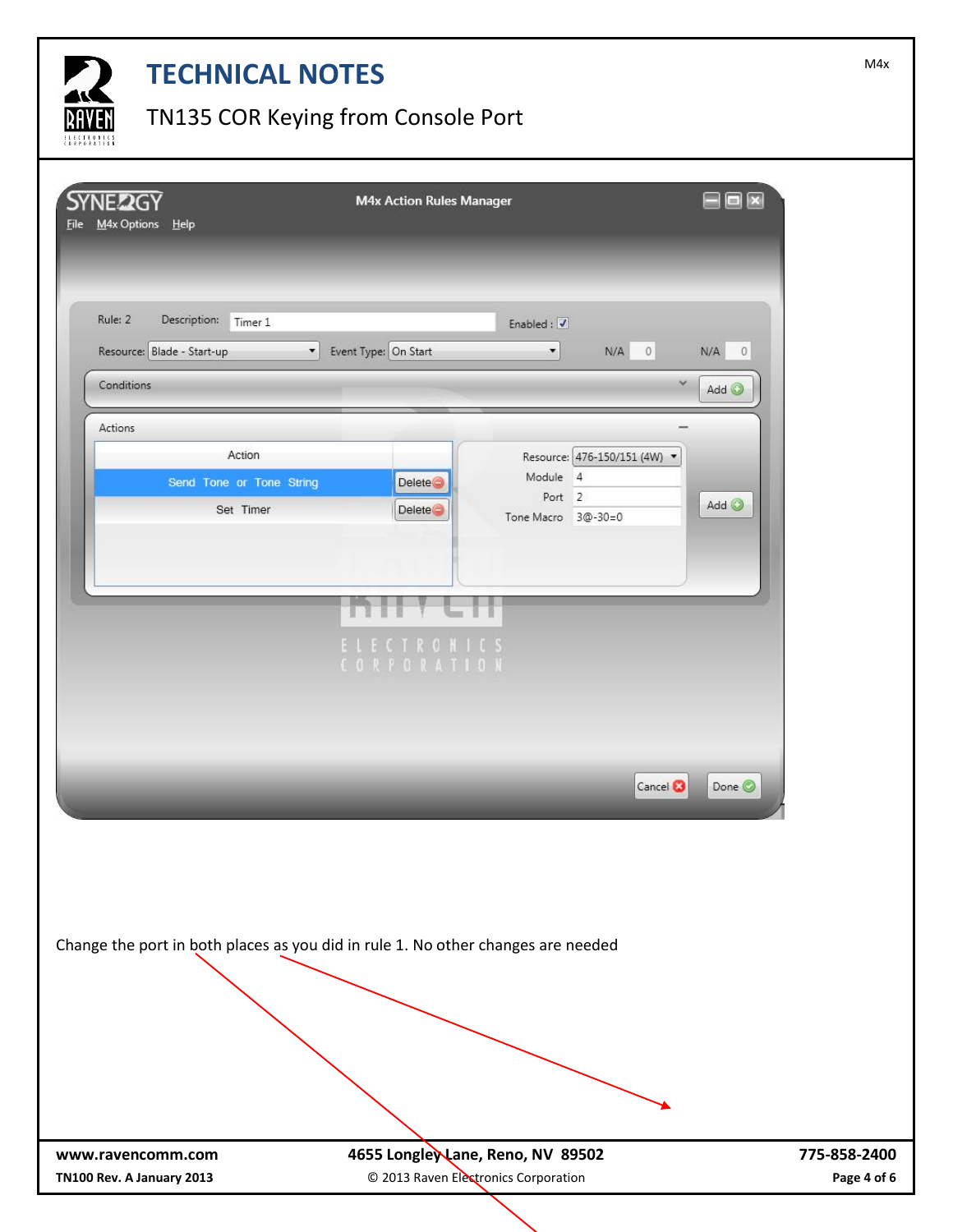

## TN135 COR Keying from Console Port

| <b>SYNE22GY</b><br>File M4x Options Help              | M4x Action Rules Manager                                                                                                      | $ \Box$ $\mathbf{x}$                      |
|-------------------------------------------------------|-------------------------------------------------------------------------------------------------------------------------------|-------------------------------------------|
|                                                       |                                                                                                                               |                                           |
| Rule: 3<br>Description:<br>Resource: 476-150/151 (4W) | COR Goes Away on Console Port<br>Enabled: $\sqrt{ }$<br>Event Type: COR/ELEAD went inactive<br>Module<br>$\blacktriangledown$ | $\overline{2}$<br>Port                    |
| Conditions                                            |                                                                                                                               | $\sqrt{4}$<br>$\checkmark$<br>Add $\odot$ |
| Actions                                               |                                                                                                                               |                                           |
| Action                                                | Resource: 476-150/151 (4W) •<br>Module 4                                                                                      |                                           |
| Stop Tones                                            | <b>Delete</b><br>Port 2                                                                                                       | Add                                       |
|                                                       |                                                                                                                               |                                           |
|                                                       |                                                                                                                               |                                           |
|                                                       |                                                                                                                               |                                           |
|                                                       | ELECTRONICS<br>CORPORATION                                                                                                    |                                           |
|                                                       |                                                                                                                               |                                           |
|                                                       |                                                                                                                               |                                           |
|                                                       |                                                                                                                               | Cancel <sup>®</sup><br>Done <sup>O</sup>  |
|                                                       |                                                                                                                               |                                           |
|                                                       |                                                                                                                               |                                           |
|                                                       |                                                                                                                               |                                           |
|                                                       |                                                                                                                               |                                           |
|                                                       |                                                                                                                               |                                           |
|                                                       |                                                                                                                               |                                           |
|                                                       |                                                                                                                               |                                           |
|                                                       |                                                                                                                               |                                           |
| www.ravencomm.com                                     | 4655 Longley Lane, Reno, NV 89502                                                                                             | 775-858-2400                              |
| TN100 Rev. A January 2013                             | © 2013 Raven Electronics Corporation                                                                                          | Page 5 of 6                               |